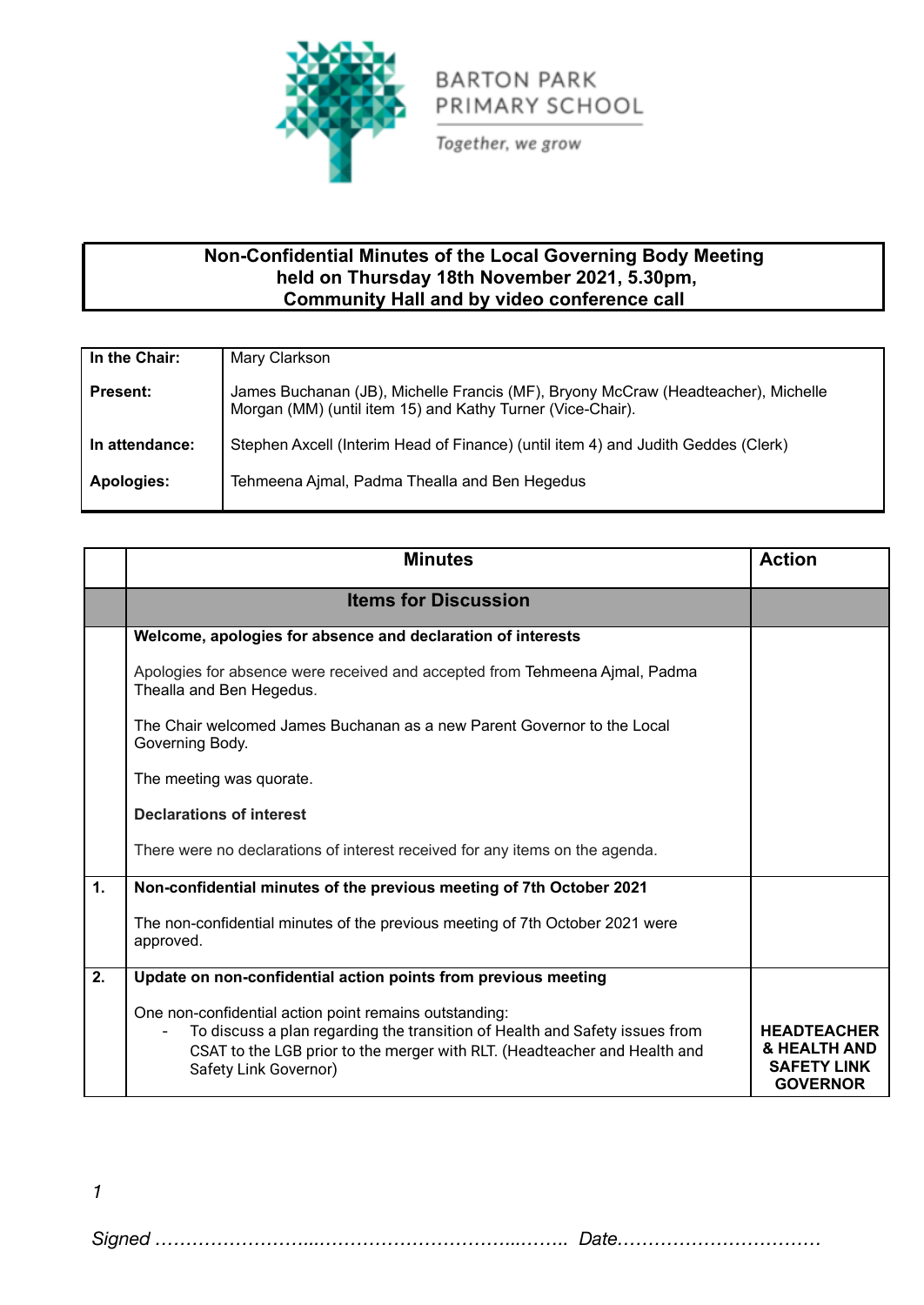

Together, we grow

| $\overline{3}$ . | Financial Update on reserves following year end                                                                                                                                                                                                                                                                                                                                                                                                                                                                                                                                                     |              |
|------------------|-----------------------------------------------------------------------------------------------------------------------------------------------------------------------------------------------------------------------------------------------------------------------------------------------------------------------------------------------------------------------------------------------------------------------------------------------------------------------------------------------------------------------------------------------------------------------------------------------------|--------------|
|                  |                                                                                                                                                                                                                                                                                                                                                                                                                                                                                                                                                                                                     |              |
|                  | The Interim Head of Finance shared the final figures for Barton Park for 2020/2021 and<br>highlighted the following key points:<br>Revenue funds carried forward of £45,838<br>The School is likely to break even in 2021/2022 and will continue to have<br>$\qquad \qquad \blacksquare$<br>significant reserves in 2022/2023.<br>Staffing in the budget is based on the plan for the class structures and is<br>-<br>sustainable.<br>The school will receive OCC funding for a higher PAN in 2022/2023.<br>MM left the meeting at 6pm to allow the Vice Chair to raise a concern which is included |              |
|                  | in the confidential minutes.                                                                                                                                                                                                                                                                                                                                                                                                                                                                                                                                                                        |              |
|                  | There were no further questions.                                                                                                                                                                                                                                                                                                                                                                                                                                                                                                                                                                    |              |
|                  | The Chair thanked the Interim Head of Finance for his report.                                                                                                                                                                                                                                                                                                                                                                                                                                                                                                                                       |              |
|                  | The Interim Head of Finance left the meeting and MM rejoined the meeting at 6.16pm.                                                                                                                                                                                                                                                                                                                                                                                                                                                                                                                 |              |
| 4.               | <b>Early Years Lead report</b>                                                                                                                                                                                                                                                                                                                                                                                                                                                                                                                                                                      |              |
|                  | A written report was circulated to Governors prior to the meeting. The Governors asked<br>the following question:                                                                                                                                                                                                                                                                                                                                                                                                                                                                                   |              |
|                  | Was the recent statutory reception baseline assessment that was carried<br>out useful?<br>MM replied that it did not provide much information and the school does not<br>receive any feedback.                                                                                                                                                                                                                                                                                                                                                                                                      |              |
|                  | The Vice Chair highlighted that if the school has its own records on file then this is<br>important evidence which Ofsted will look for during an inspection. MM stated that she is<br>working with Sarah Pugh at OCC on how best to carry out Early Years assessments<br>which will provide the school with the necessary evidence it requires. The Headteacher<br>agreed that the school needs to carry out a baseline assessment which informs the<br>school.                                                                                                                                    |              |
|                  | The Vice Chair also highlighted the very impressive outdoor area. The Headteacher<br>thanked MM for all her hard work in ensuring the quality of the outdoor space.                                                                                                                                                                                                                                                                                                                                                                                                                                 |              |
|                  | The Chair thanked MM for her report and agreed to arrange a visit to the school as the<br>Early Years Link Governor.                                                                                                                                                                                                                                                                                                                                                                                                                                                                                | <b>CHAIR</b> |
|                  | <b>ACTION: CHAIR</b>                                                                                                                                                                                                                                                                                                                                                                                                                                                                                                                                                                                |              |
| 5.               | <b>Feedback reports from Link Governors</b>                                                                                                                                                                                                                                                                                                                                                                                                                                                                                                                                                         |              |
|                  | There were no reports from Link Governors since the previous LGB meeting in October<br>2021.                                                                                                                                                                                                                                                                                                                                                                                                                                                                                                        |              |

*2*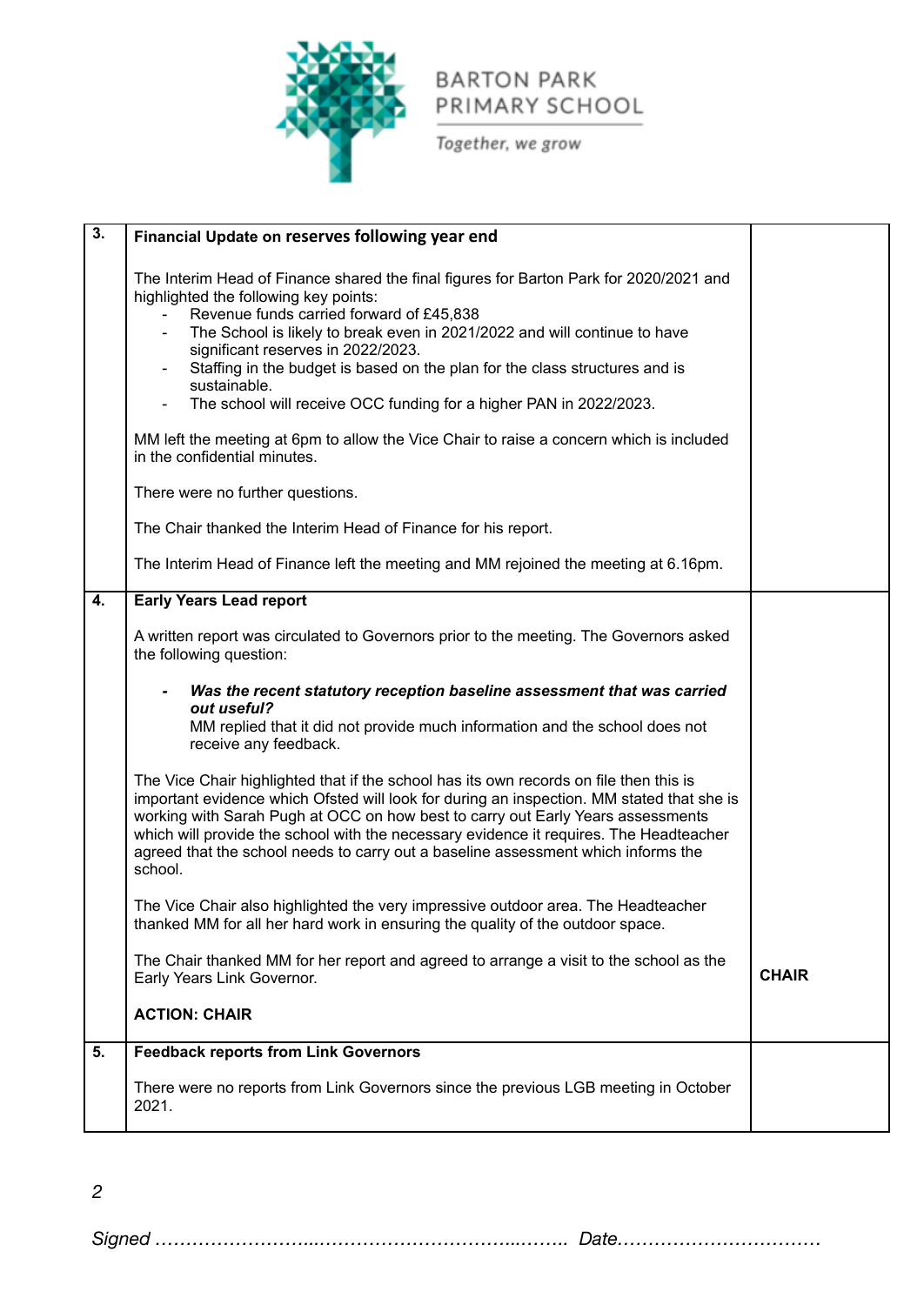

Together, we grow

|                | Headteacher's report                                                                                                                                                                                         |                    |
|----------------|--------------------------------------------------------------------------------------------------------------------------------------------------------------------------------------------------------------|--------------------|
|                | The Headteacher provided a verbal report in which she highlighted the following key                                                                                                                          |                    |
| areas:         |                                                                                                                                                                                                              |                    |
|                | Two applications have been received for the one to one Teaching Assistant                                                                                                                                    |                    |
|                | vacancy.<br>MM is now an upper pay scale teacher.                                                                                                                                                            |                    |
|                | As a result of the merger with RLT, the current office manager will take on the<br>school business manager role 2 days a week. To help with this, the school will<br>advertise for an office assistant role. |                    |
|                | Will look to tender for catering in January 2022.                                                                                                                                                            |                    |
| $\blacksquare$ | No change in current pupil numbers on roll.                                                                                                                                                                  |                    |
| $\blacksquare$ | Attendance is 95.8%, mostly as a result of two positive covid-19 cases and<br>parents being more cautious in sending their children to school.                                                               |                    |
| $\blacksquare$ | The reduced timetable for a Year 1 child is working well.                                                                                                                                                    |                    |
| $\blacksquare$ | Parent questionnaire regarding behaviour being sent out this week.                                                                                                                                           |                    |
| $\blacksquare$ | Logging when behavioural problems arise.                                                                                                                                                                     |                    |
| $\blacksquare$ | No ASP data to report on.                                                                                                                                                                                    |                    |
| $\blacksquare$ | Will not have an IDSR until the school is inspected.                                                                                                                                                         |                    |
| $\blacksquare$ | Phonics Screening - predicted that 3 out of the 6 students will pass comfortably                                                                                                                             |                    |
|                | and 3 are receiving extra daily practice and phonic packs are being sent home.                                                                                                                               |                    |
|                | Focus for the SIP this term is English and also working on the curriculum.                                                                                                                                   |                    |
| $\blacksquare$ | On agreed growth, the proposal is that the current Reception class will merge                                                                                                                                |                    |
|                | with current Year 1 in September 2022 and the Reception class in 2022/2023 will                                                                                                                              |                    |
|                | have up to 30 pupils but not merge with a different year group. Current Year 2/3                                                                                                                             |                    |
|                | will progress through the year groups as one class.                                                                                                                                                          |                    |
|                | Pupils have received free tickets for the dress rehearsal of the Pegasus<br>Theatre's Christmas Show on 8th December 2021.                                                                                   |                    |
|                |                                                                                                                                                                                                              |                    |
|                | The Governors asked the following questions:                                                                                                                                                                 |                    |
|                | Have you applied for an EHCP for the pupil requiring one to one support?<br>The Headteacher responded that an application will be submitted by Christmas                                                     |                    |
|                | but the school is unlikely to receive a response until July 2022.                                                                                                                                            |                    |
|                | If additional pupils join the school during the year, will the mobility                                                                                                                                      |                    |
|                | allowance apply?                                                                                                                                                                                             | <b>HEADTEACHER</b> |
|                | The Headteacher said she will investigate this.                                                                                                                                                              |                    |
|                | <b>ACTION: HEADTEACHER</b>                                                                                                                                                                                   |                    |
|                | Are parents engaging with the phonics packs being sent home?<br>The Headteacher responded that there has been a mixed response to this.                                                                      |                    |
|                |                                                                                                                                                                                                              |                    |
|                | How will the catering work once you go to tender?                                                                                                                                                            |                    |
|                | The Headteacher advised that food will likely be brought in and heated up as it is<br>more cost effective, depending on the company who wins the tender.                                                     |                    |
|                |                                                                                                                                                                                                              |                    |
|                | What will happen to the role of the Clerk post merger with RLT?                                                                                                                                              |                    |
|                | The Headteacher said she will enquire about this.                                                                                                                                                            | <b>HEADTEACHER</b> |
|                | <b>ACTION: HEADTEACHER</b>                                                                                                                                                                                   |                    |

*Signed ……………………...…………………………...…….. Date……………………………*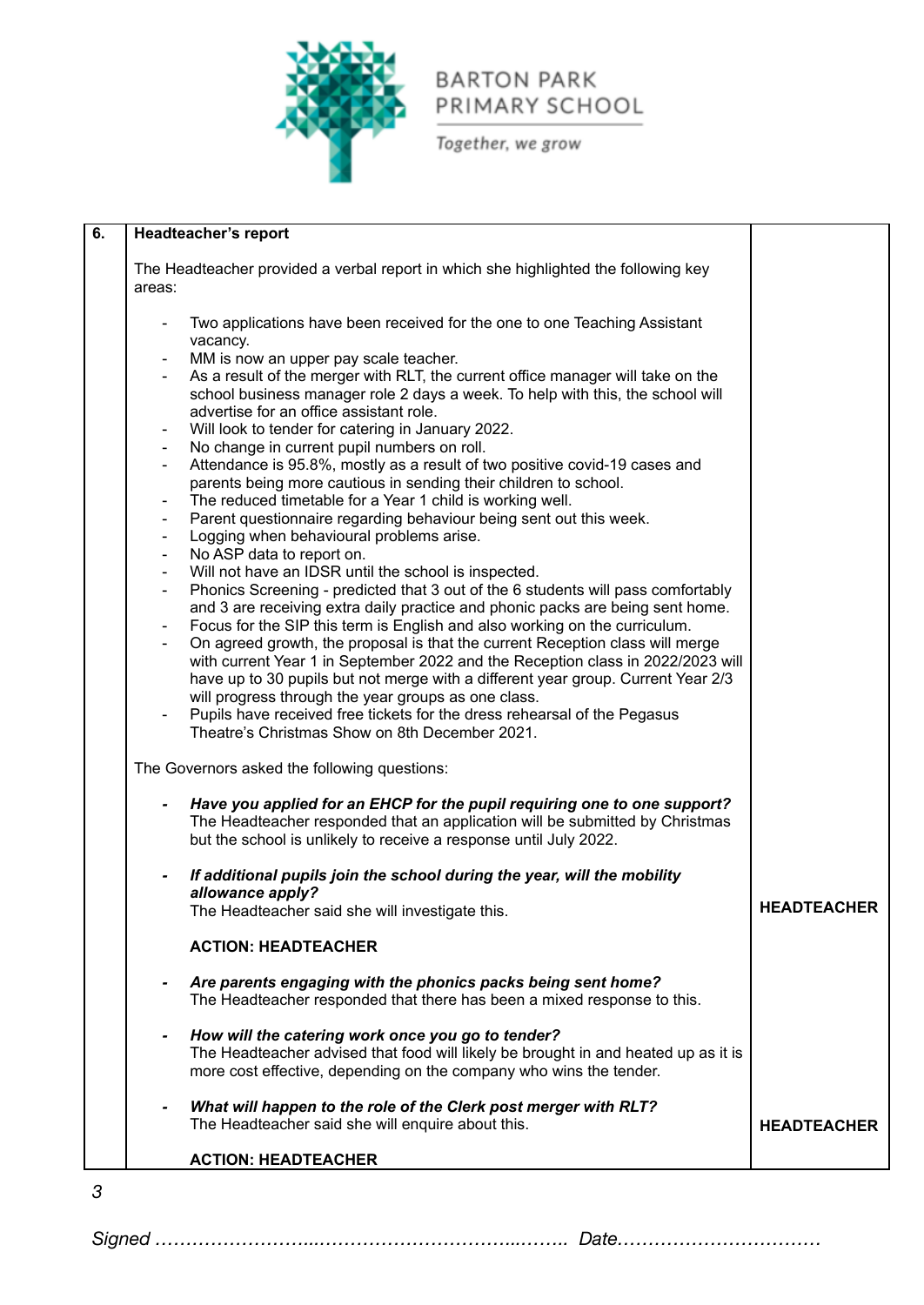

Together, we grow

|     | There were no further questions or comments.                                                                                                                                                                                                                                                                                                                              |  |
|-----|---------------------------------------------------------------------------------------------------------------------------------------------------------------------------------------------------------------------------------------------------------------------------------------------------------------------------------------------------------------------------|--|
| 7.  | <b>Annual Safeguarding report</b>                                                                                                                                                                                                                                                                                                                                         |  |
|     | The Governors noted the report and the further actions within the report to be carried out<br>by the Headteacher and the Safeguarding Link Governor.                                                                                                                                                                                                                      |  |
| 8.  | <b>Policies</b>                                                                                                                                                                                                                                                                                                                                                           |  |
|     | The Headteacher referred to the Accessibility Plan and the First Aid Policy which had<br>been circulated to Governors via Governor Hub prior to the meeting.                                                                                                                                                                                                              |  |
|     | The Chair asked whether a person in a wheelchair had easy access into and out of<br>the school.<br>The Headteacher replied that most doors were wheelchair accessible or, if not, an<br>alternative route in and out of the school is available.                                                                                                                          |  |
|     | There were no further questions or comments.                                                                                                                                                                                                                                                                                                                              |  |
|     | The LGB approved both the Accessibility Plan and the First Aid Policy.                                                                                                                                                                                                                                                                                                    |  |
| 9.  | <b>Health and Safety issues</b>                                                                                                                                                                                                                                                                                                                                           |  |
|     | The Headteacher advised that there were currently no known health and safety issues.                                                                                                                                                                                                                                                                                      |  |
|     |                                                                                                                                                                                                                                                                                                                                                                           |  |
| 10. | <b>Risk register</b>                                                                                                                                                                                                                                                                                                                                                      |  |
|     | The Headteacher referred to the Risk Register which had been circulated to Governors<br>via Governor Hub prior to the meeting.                                                                                                                                                                                                                                            |  |
|     | The Governors asked the following question:                                                                                                                                                                                                                                                                                                                               |  |
|     | Is there a date for the nursery to open?<br>$\blacksquare$<br>The Headteacher advised that the Oxford Nursery has been served with notice<br>as she has received no information from them and recent rent invoices have not<br>been paid. She added that the school will make plans to open a nursery<br>in-house if the agreement with the Oxford Nursery falls through. |  |
|     | There were no further questions or comments.                                                                                                                                                                                                                                                                                                                              |  |
| 11. | <b>Update on Governor Training</b>                                                                                                                                                                                                                                                                                                                                        |  |
|     | The Chair commented that it would be useful to receive Governor training from RLT<br>particularly around gaps in the LGB's skills audit and preparing for an Ofsted Inspection.<br>The Clerk advised that she has contacted Louise Askew at RLT regarding this and was<br>awaiting a response.                                                                            |  |
|     | The Vice Chair advised that she has signed up for two governor training sessions with<br>RLT in the new year.                                                                                                                                                                                                                                                             |  |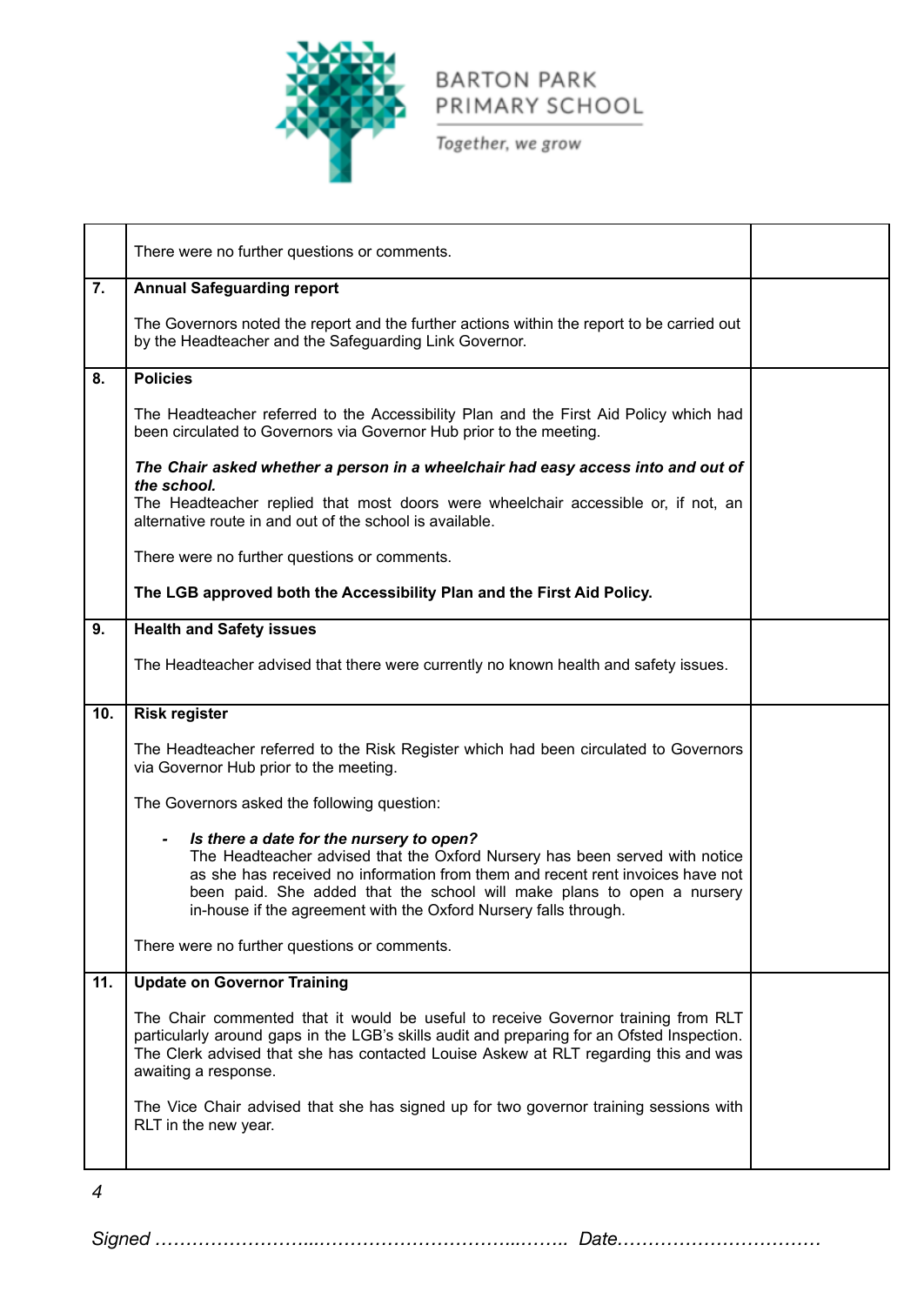

Together, we grow

| 12. | Items to refer to the Trust                                                                                                                                                                                                                      |                    |
|-----|--------------------------------------------------------------------------------------------------------------------------------------------------------------------------------------------------------------------------------------------------|--------------------|
|     | The Clerk said that she would refer the current position with the Oxford Nursery with the<br>Trust.                                                                                                                                              | <b>CLERK</b>       |
|     | <b>ACTION: CLERK</b>                                                                                                                                                                                                                             |                    |
| 13. | Dates to note                                                                                                                                                                                                                                    |                    |
|     | The Governors noted the following dates:<br>30th November 2021, all day: The Big Christmas Sing<br>4th December 2021, Barton Park Estate Christmas Market<br>15th December 2021, 2pm: Christmas Singing / Performance                            |                    |
|     | The Headteacher advised that a lantern workshop had taken place at the school last<br>Friday and thanked the Vice Chair for attending the recent poppy day workshop.                                                                             |                    |
| 14. | Any other business                                                                                                                                                                                                                               |                    |
|     | Parent, Carer and Visitor Code of Conduct and Behaviour on School Premises<br><b>Policy</b>                                                                                                                                                      |                    |
|     | The Headteacher referred to the Parent, Carer and Visitor Code of Conduct and<br>Behaviour on School Premises Policy which had been circulated prior to the meeting and<br>asked Governors to review and approve by email by 26th November 2021. | <b>GOVERNORS</b>   |
|     | <b>ACTION: GOVERNORS</b>                                                                                                                                                                                                                         |                    |
|     | The Vice Chair congratulated the school on receiving a certificate in the new buildings<br>category of this year's Oxford Preservation Trust Awards.                                                                                             |                    |
|     | The Headteacher said she would include this in the next newsletter.                                                                                                                                                                              | <b>HEADTEACHER</b> |
|     | <b>ACTION: HEADTEACHER</b>                                                                                                                                                                                                                       |                    |
|     | MF advised that a walking bus has been launched with currently 4 parents participating.<br>The Chair said that this was a great initiative which will become even more critical as the<br>school grows and traffic potentially increases.        |                    |
|     | There were no further items to discuss.                                                                                                                                                                                                          |                    |
|     | MM left the meeting at 7.21pm.                                                                                                                                                                                                                   |                    |
| 15. | <b>Confidential items</b>                                                                                                                                                                                                                        |                    |
|     | These are minuted separately.                                                                                                                                                                                                                    |                    |
|     |                                                                                                                                                                                                                                                  |                    |